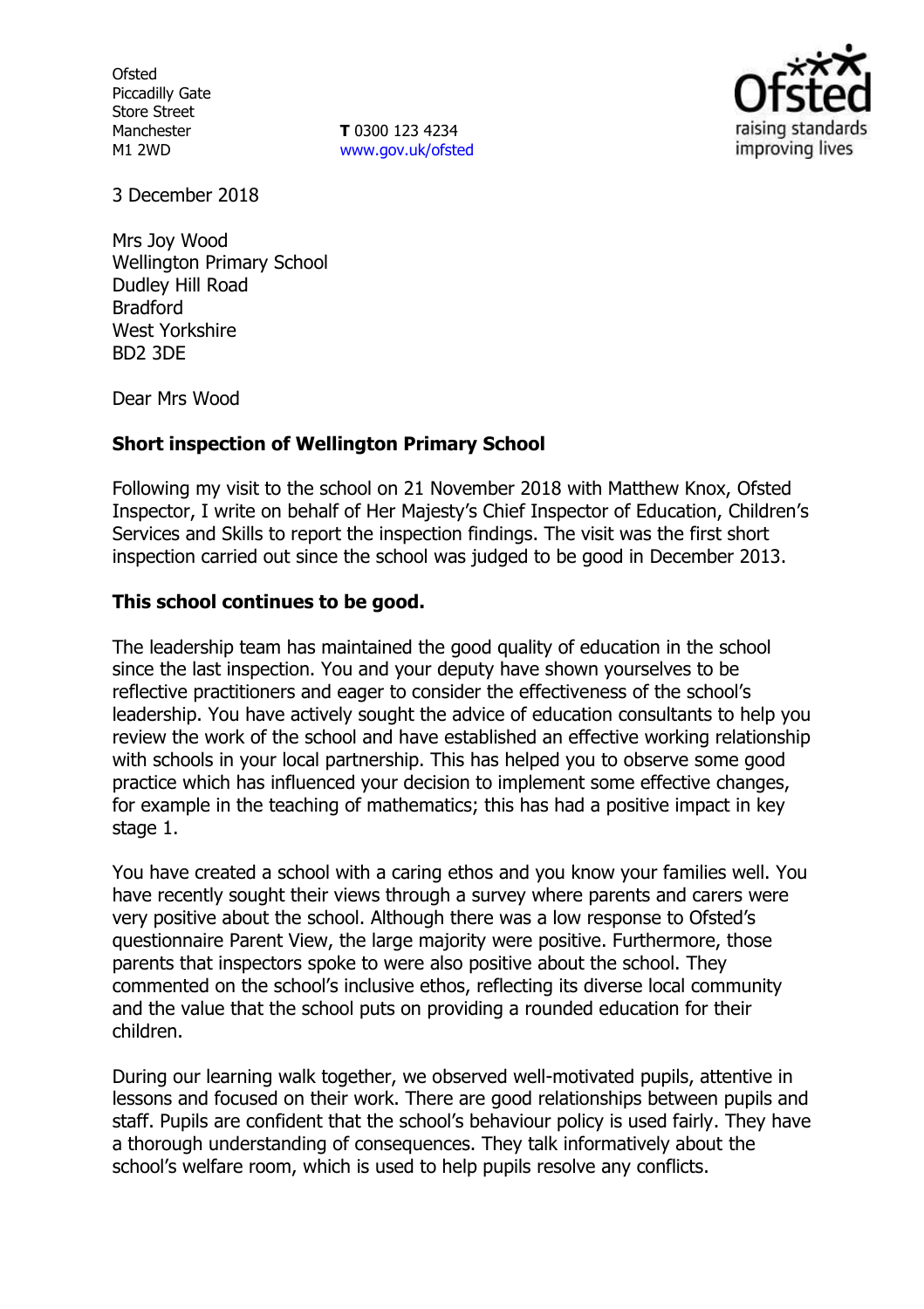

Following the previous inspection, the school was tasked with improving the attainment of boys in reading and writing by the end of key stage 1 as it lagged some way behind that of the girls. You have effectively addressed this gap in writing. Recent improvements to the teaching of phonics, including the use of additional programmes of support, are also helping to close the gap in reading. However, you acknowledge that there is still more to do to close it fully.

At the time of the previous inspection, you were also asked to make sure that learning activities met the needs of the most able pupils more effectively. The most able pupils are now achieving well in reading and writing. However, they do not achieve as well in mathematics. Last year, you introduced a new approach to the teaching of mathematics in key stage 1. This has already paid dividends. However, you have only very recently implemented these changes at key stage 2 and the impact is yet to be realised in pupils' outcomes. Too few pupils reach the higher standards in mathematics by the end of Year 6.

# **Safeguarding is effective.**

The school provides a safe environment for its pupils and pupils say that they feel safe. Pupils understand how to stay safe and healthy. They talk informatively about what they learn in their personal, social and health (PSHE) lessons. Pupils say that there is little or no bullying in school. Even so, they have a good understanding of what constitutes bullying and the procedures for dealing with it.

Leaders have created a safe culture to take care of its pupils and ensure that procedures are implemented to protect them. Staff and governors understand their obligations for safeguarding and take appropriate action when necessary. They liaise with outside agencies and this provides pupils and families with the support that they need. You have recently introduced an electronic system for registering concerns.

Following a recent audit, you are now reviewing and strengthening some of the school's safeguarding procedures and policies. Work to ensure that staff and governors are fully clear about the impact and effectiveness of the school's actions the school takes is also under way.

There are systems in place to follow up pupil absences on the first day. You have worked closely with families successfully to improve the attendance of some of those who are persistently absent. Pupils told inspectors that they get rewards for good attendance. However, attendance and persistent absence are not improving rapidly enough. Governors and leaders do not have a strategic overview of trends in attendance or the effectiveness of actions the school has taken. Leaders say that holidays taken during term time account for much of the persistent absence. However, neither leaders or governors are able to quantify this effectively. The school does not use any sanctions when this is the case. We agreed that improving attendance, including reducing the number of pupils who are persistently absent, is an important next step.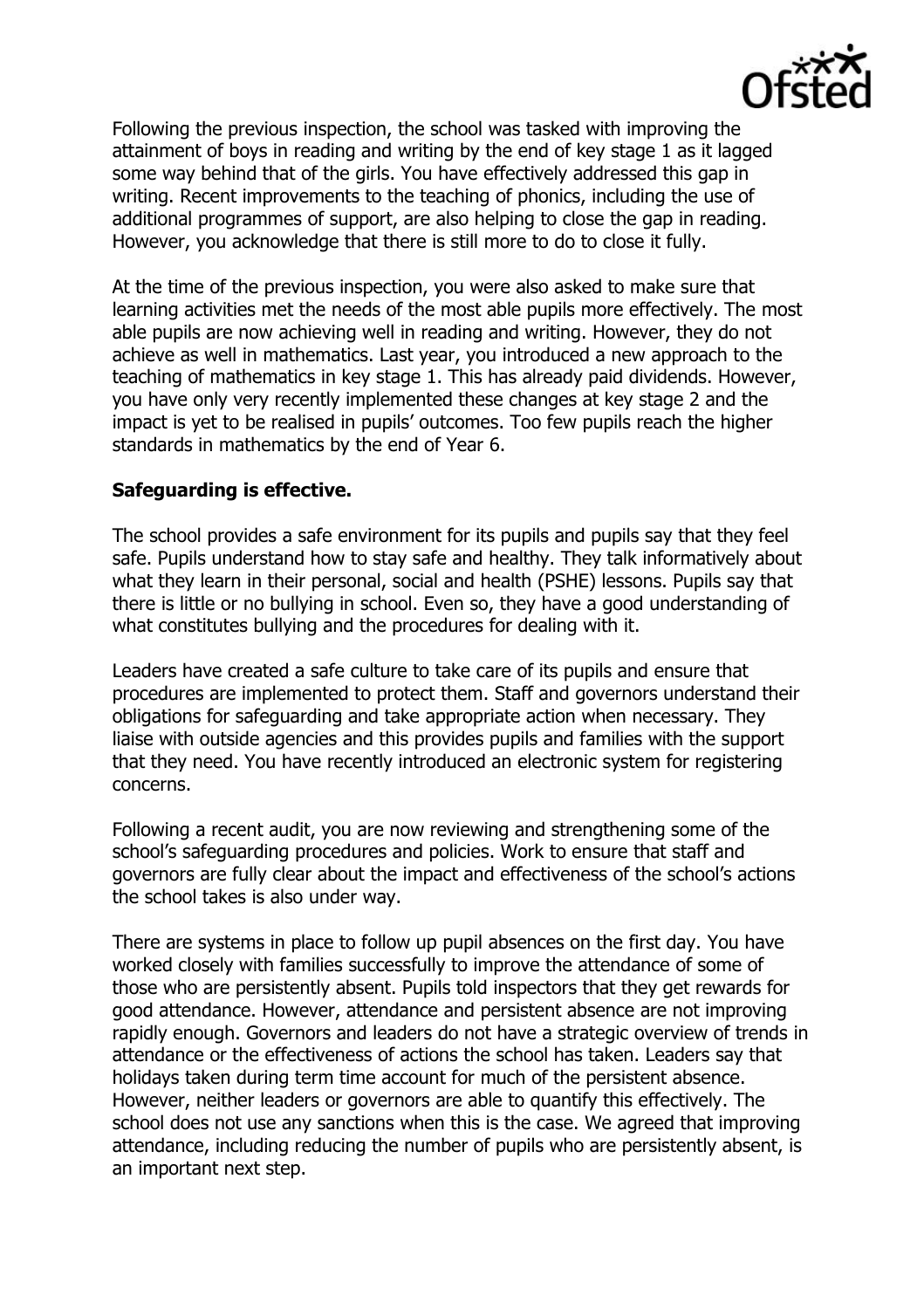

# **Inspection findings**

- You effectively use the school's assessment information to identify priorities for improvement so that pupils achieve well. You respond quickly to address weaknesses and have accurately pinpointed what needs to be done this year.
- You have identified that the achievement of boys starts to lag behind that of the girls by the end of the early years, especially in reading. This, in turn, hampers boys' achievement by the end of key stage 1. A sharper focus on the teaching of phonics is helping to raise standards in reading. In 2018, for example, an aboveaverage proportion of pupils reached the expected standard in the Year 1 phonics screening check. Paired reading sessions between older and younger pupils help to keep reading a high priority and are enjoyed by pupils of all ages. By the end of Year 2, however, the gaps between the attainment of boys and girls are still wider than that seen nationally and, therefore, continuing to address this remains an important next step.
- In key stage 2, pupils are making good progress in reading. Pupils shared their enjoyment of reading with inspectors, confidently expressing their choice of books and opinions about authors. Older pupils are able to discuss how they use authors' styles and techniques to influence their writing.
- **Pupils' progress in writing has improved across the school. In Year 1, pupils'** progress has accelerated notably. In Year 2, pupils are now writing extended sentences and beginning to develop a cursive style of handwriting. Improvements to the teaching of phonics are evident in pupils' spelling skills. Year 2 pupils, for example, make good attempts at spelling adventurous vocabulary. In key stage 2, pupils' workbooks show that they acquire and hone their basic writing skills effectively across other curriculum subjects such as in history and geography. In English, pupils effectively draft and edit their writing. They produce some high-quality work which is well presented. Provisional outcomes in Year 6 in 2018 indicate that standards of attainment in writing improved considerably on those in 2017 and were above average. An aboveaverage proportion of pupils also reached the higher standard.
- In mathematics, provisional outcomes in Year 2 in 2018 indicate an improvement in pupils' achievement, raising standards of attainment so that they are close to the national average. You attribute this to the introduction of a new mathematics scheme and new approaches to teaching. However, provisional outcomes in Year 6 in 2018 indicate that standards of attainment have declined and were below average. Pupils did not make good progress from their previous starting points. In particular, too few pupils reached the expected or higher standard.
- You have acted swiftly to reverse this decline. You have extended the mathematics scheme and successful approaches to teaching evident in key stage 1 into key stage 2. This is already starting to have a positive impact. In key stage 2, less-able pupils are being well supported, for example by using visual methods which help them to understand concepts such as fractions. Similarly, most-able pupils told inspectors that they are now finding their work more challenging. Even so, further work is needed to ensure that teachers' assessment of what pupils already know and can do is used effectively to plan activities to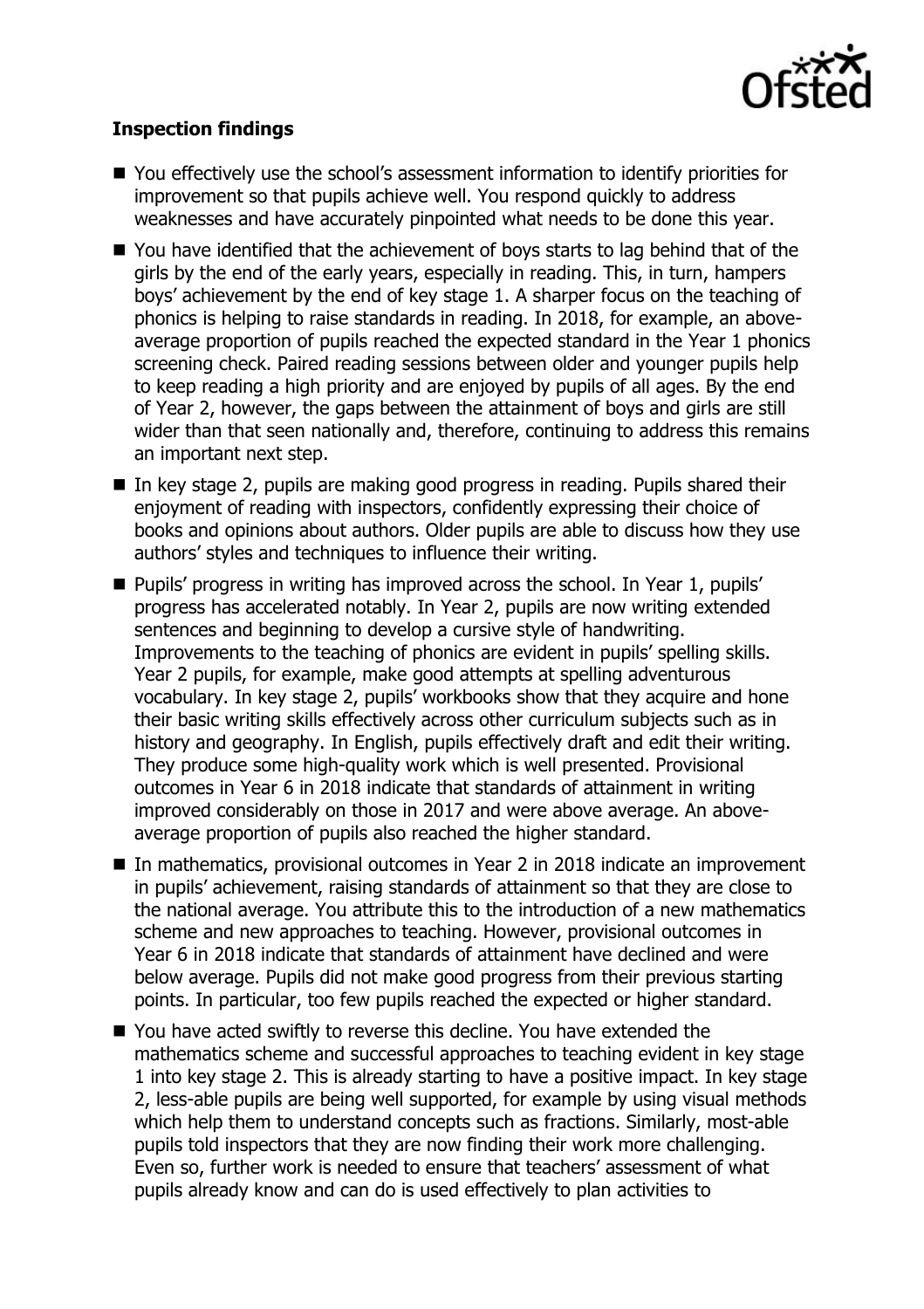

consistently challenge the most able pupils in this subject.

- Leaders of English and mathematics have a good grasp of their subject. They use assessment information well to identify areas of strength and any weaknesses, particularly where particular groups are underperforming. They ensure that programmes of support are put in place swiftly to help pupils who are at risk of slipping back or to address any misconceptions. However, leaders' actions to monitor the school's work are not always clearly focused on evaluating what difference any changes are making to pupils' outcomes, for example reviewing the impact of recent recommendations to utilise classroom reading areas on pupils' enjoyment and achievement in reading.
- Governors are keen and actively involved in school life. A recent audit of their skills shows that they have a broad base of expertise. Their visits are well focused on checking that the school is implementing agreed changes. However, they too are not always clear on the impact this is having, such as on pupils' rates of progress or levels of attendance.

# **Next steps for the school**

Leaders and those responsible for governance should ensure that:

- $\blacksquare$  they effectively evaluate the impact of their actions, especially on improving pupils' outcomes and attendance
- $\blacksquare$  the quality of teaching is improved so that pupils make consistently good progress by:
	- using assessment to plan activities which challenge the most able pupils in mathematics
	- closing the gap between girls' and boys' achievement in reading in the early years and key stage 1
- $\blacksquare$  pupils' attendance is improved and the number of persistent absences is reduced.

I am copying this letter to the chair of the governing body, the regional schools commissioner and the director of children's services for Bradford. This letter will be published on the Ofsted website.

Yours sincerely

Karen Heath **Ofsted Inspector**

## **Information about the inspection**

During the inspection, inspectors met with you and your subject leaders for mathematics and writing. You shared your own evaluation of the effectiveness of the school and your improvement plans. Together, we observed several lessons. With subject leaders, we looked at pupils' mathematics and writing books. We reviewed a range of documents, including those relating to the safety and